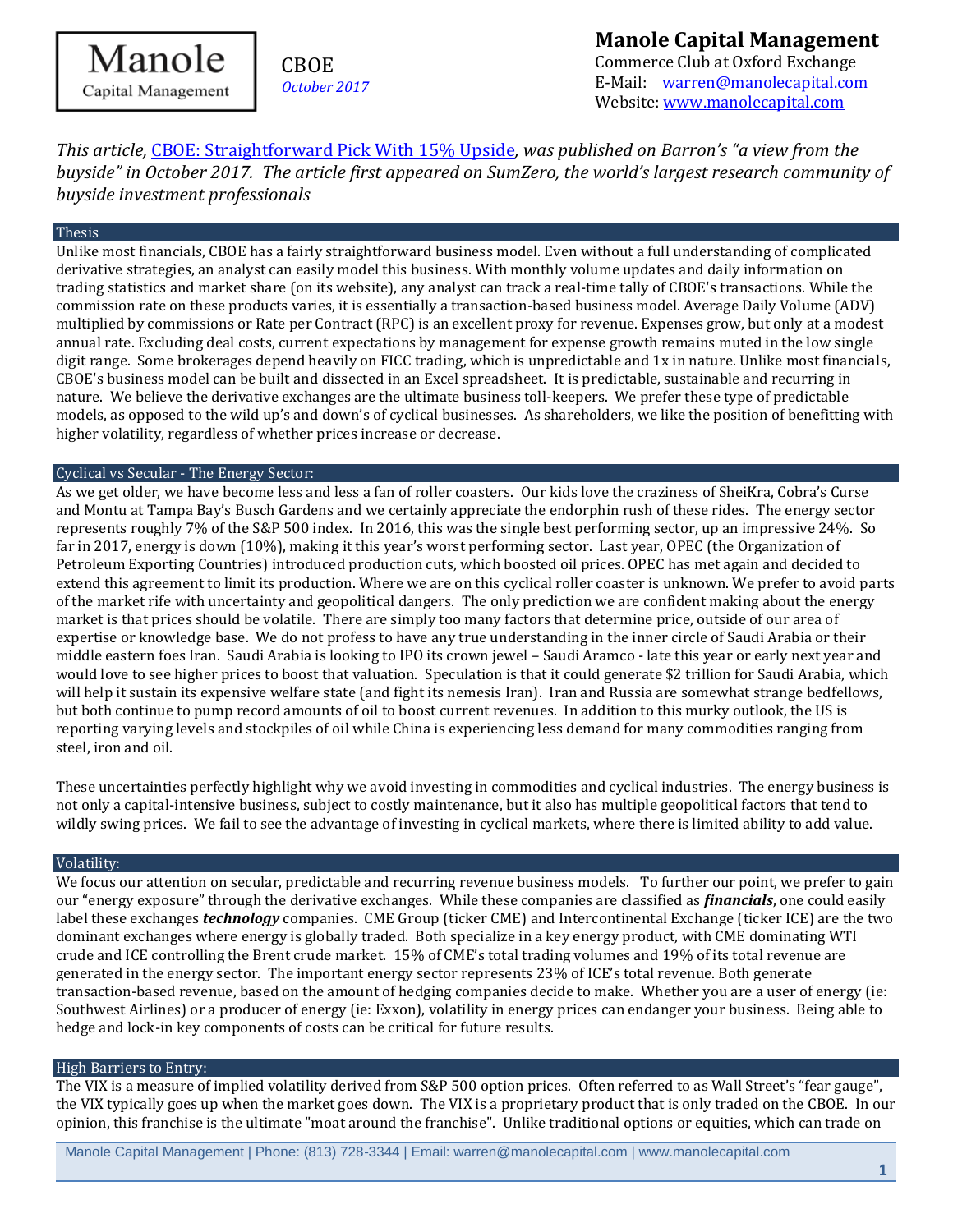

**CBOE** *October 2017* **Manole Capital Management** 

Commerce Club at Oxford Exchange E-Mail: [warren@manolecapital.com](mailto:warren@manolecapital.com) Website[: www.manolecapital.com](http://www.manolecapital.com/) 

multiple exchanges, there are imperviously high barriers to entry when it comes to proprietary products. This is a clearly a durable competitive advantage. For VIX trading, CBOE will permanantly have 100% market share.

#### Monopolies:

In addition to its proprietary VIX product, CBOE has the license to trade S&P 500 options. The S&P's 500 Index, often used quoted as the SPX, is the best and broadest index of US equities. It has become the world's leading benchmark for institutional investors and the only place to trade it is on the CBOE.

The International Securities Exchange has made numerous attempts at listing options on a SPX equivalent. The Supreme Court declined to hear the case, keeping CBOE is full possession of this valuable asset. CBOE is the sole market for options on the SPX, as well as the Dow Jones Industrial Average (DJIA). CBOE owns this exclusive franchise through 2033. Before the BATS acquisition, these valuable contracts generated nearly 2/3rd's of CBOE's transaction fees and over 1/3rd of its total trading volume. After battling rival exchanges, former CEO and Chairman William Brodsky said "We are vindicated after more than six years of lengthy and unnecessary litigation that the highest court in the land has validated our position and the intellectual property rights of index providers". What he could have said was he was pleased that CBOE got to keep its monopoly.

#### Transaction-Based Businesses:

There is a great saying in the exchange industry that "volume begets volume". When an exchange creates the de-facto location to trade any product (equities, interest rates, commodities, energy, foreign exchange), an long-term and nearly impregnatable moat is created. As more volumes come, this exchange will have the best liquidity. The tightest bid / ask spreads attracts both existing and new buyers and sellers. Whether somebody is a natural hedger or a simple speculator, it always will seek the location of best execution. With proprietary products, like the CBOE's VIX, a wonderful, virtuous cycle can be created. Volume begets volume. Liquidity begets liquidity. This continuously builds upon itself and is a perfect example of what we look for in an investment.

With the VIX was recently below 10, at its lowest level since 1993. Many market "experts" were stating that some investors are being too complacent. Some fear that there is not enough fear, considering all the world's worries. Then crack! We experienced a massive swing in volatility on Wednesday May  $17<sup>th</sup>$ . The market was ignoring many of the controversies emanating from Washington DC and the Trump administration. We have seen a rise in global populism, potential Russian interference in our election, multiple European debt crises, a near hard landing in China, a commodity-driven emerging market currency issue, de-stabilization and riots in Venezuela, continued middle eastern fighting (especially in Syria) and escalating tensions on the Korean peninsula. All of these issues were shrugged off without interrupting the market climbing to all-time highs. Then, DC issues began to create worries that tax reform and financial de-regulation may not happen. In our opinion, the market was not reflecting these global worries, because it is more focused on the positives occurring in our economy.

## Management Team / Allocating Capital:

From its IPO in 2010, CBOE had been fairly conservative. Its generated solid free cash flow and it was focused on returning it to its shareholders. This took the form of buying back its stock and especially towards returning it via dividends. This changed dramatically when CBOE decided to acquire BATS, announced on 9/25/16 and closed on 2/28/17. While we are only a few quarters into this deal, the changes at CBOE are noticeable. CBOE was in need of an improvement on the technology front and BATS provides it an opportunity to streamline and improve upon its core platform. There are large synergies to capture and this deal helps to diversify CBOE's business and profits. We consider this large, but transformative deal to be a wise use of our capital. Not to mention, this deal will ultimately be quite accretive.

Many expect a \$0.60 lift to EPS, but that is likely conservative. In 2017, revenue and EPS are expected to grow significantly at 55% and 42% year-over-year. This is obviously due to the inclusion of BATS. However, looking at 2018, one can begin to understand the steady-state growth rate of CBOE. Estimates are calling for mid-teens growth in revenue and EPS. If CBOE can generate \$4.25 in EPS and keep its current multiple, one could expect  $\sim$  15% upside in the stock. We would anticipate management using its free cash flow and nearly 3/4rd's of a billion dollars of EBITDA to paydown debt levels. We would expect the dividend yield of  $\sim 1\%$  to continue to climb for year's to come.